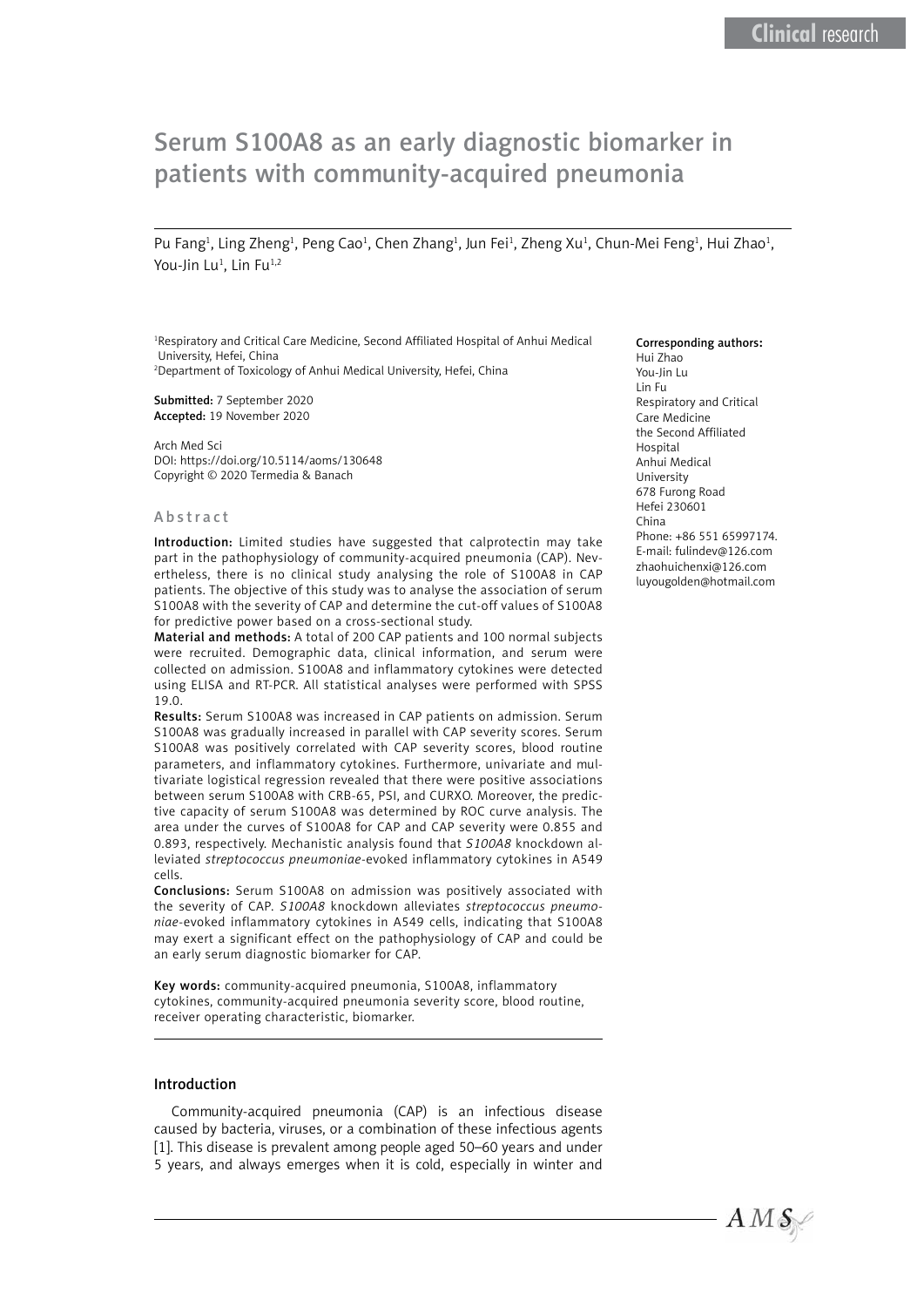early spring [2]. Currently, CAP is increasingly common worldwide and responsible for significant morbidity and mortality [3]. Assessment of severity and the risk for pneumonia at the time of initial diagnosis are necessary for optimal pneumonia management, including selection of the best site of care (outpatient, inpatient general ward, or ICU) [4, 5]. However, early severity assessment and risk stratification for CAP are challenging because obvious clinical characteristics at an early stage are not highly predictive of which patients will suffer from deterioration of their condition. The severity of the clinical manifestations in CAP patients varies significantly [6]. CAP has become a serious growing public health issue and medical curiosity, and it elevates emotional and financial pressure to family, society, and the government [7]. Therefore, it is beneficial to seek biomarkers for diagnosis, prediction of severity, and identification of ways to reduce the incidence or severity.

Calprotectin (S100A8 and S100A9) comprises  $Ca<sup>2+</sup>$  binding proteins belonging to the S100 family, which are expressed in a wide variety of cell types and are abundant in myeloid cells, such as neutrophils, monocytes, keratinocytes, and early differentiation states of macrophages [8, 9]. S100A8 and S100A9 form non-covalently associated complexes that exhibit typical properties of damage-associated molecular patterns (DAMPs), which are released by activated granulocytes and act in a cytokine-like manner through binding to cell surface receptors, such as toll-like receptor 4 (TLR4), scavenger receptor CD36, or receptor of advanced glycation end products (RAGE), which triggers signalling pathways involved in the inflammatory processes and plays critical roles in numerous cellular processes [10–13]. Several studies found that S100A8 was increased in inflammatory diseases, including inflammatory bowel disease, chronic obstructive pulmonary disease, rheumatoid arthritis, cystic fibrosis, autoimmune diseases, and neurodegenerative disorders [14–18]. It is suggested that S100A8 might be considered as a significant biomarker for diagnostic purposes.

An earlier animal experiment found high expression of S100A8 protein in the pulmonary alveolar walls in mice infected with *streptococcus pneumoniae* [19]. *In vitro* experimentation demonstrated that S100A8 protein was increased in the bronchial epithelium after inflammation stimulation [20]. In addition, S100A8 was highly abundant and secreted into lung lavage fluid in mice after lipopolysaccharide exposure [21]. These data indicated that S100A8 might play an important role in infectious diseases. However, the role of S100A8 protein in CAP is still unclear. Therefore, we speculate that S100A8 heterodimer may take part in the pathogenesis of CAP. Nevertheless, there is no

clinical and experiment research demonstrating the role of S100A8 heterodimer in CAP. Hence, the main goal of this study was to explore the correlations between serum S100A8 heterodimer with the severity of CAP and inflammatory cytokines, and to determine the cut-off values of S100A8 for predictive power in CAP patients with a population-based retrospective cross-sectional study.

### Material and methods

### Subjects

The Second Affiliated Hospital of Anhui Medical University is a tertiary care university hospital in Hefei City, Anhui Province, China. This retrospective study was performed in the Department of Respiratory and Critical Care Medicine from May 2018 to May 2020. This study was approved by the Ethics Committee of the Second Affiliated Hospital of Anhui Medical University. In total, 200 CAP patients (112 males and 88 females) and 100 healthy subjects were recruited in this study. Demographic and clinical information were collected on admission. All CAP patients gave advanced written and oral agreement for their inclusion and signed a consent form for this study. For CAP patients, the inclusion criteria consisted of inpatients more than 30 years old, who were diagnosed and admitted for treatment of CAP in the intensive care units or general wards. Exclusion criteria included being an outpatient; with other pulmonary diseases, serious complications, tuberculosis, malignancy, and asthma; having an organ or bone marrow transplant; being severely immunocompromised. All CAP patients were given empirical antimicrobial agents intravenously within the first 48 h. Thereafter, antibiotics were given either orally or intravenously based on established guidelines. Pneumonia severity was evaluated by the CAP severity score, including the Pneumonia Severity Index (PSI), CURB-65 score, CRB-65 score, CURXO score, and SMART-COP score [22]. Blood samples were collected on admission before treatment. One hundred healthy subjects were randomly enrolled from the physical examination centre in the Second Affiliated Hospital of Anhui Medical University. The following fundamental data were collected from the electronic medical records of CAP patients and healthy subjects: demographic information, pre-existing comorbidities, symptoms and signs of CAP, and laboratory examination data.

### Cell culture

Human pulmonary epithelial (A549) cell line was obtained from the American Type Culture Collection (USA). A549 cells were cultured with RPMI 1640 medium (HyClone; Logan, UT) supplemented with 7.5% foetal bovine serum (FBS), 100 U/ml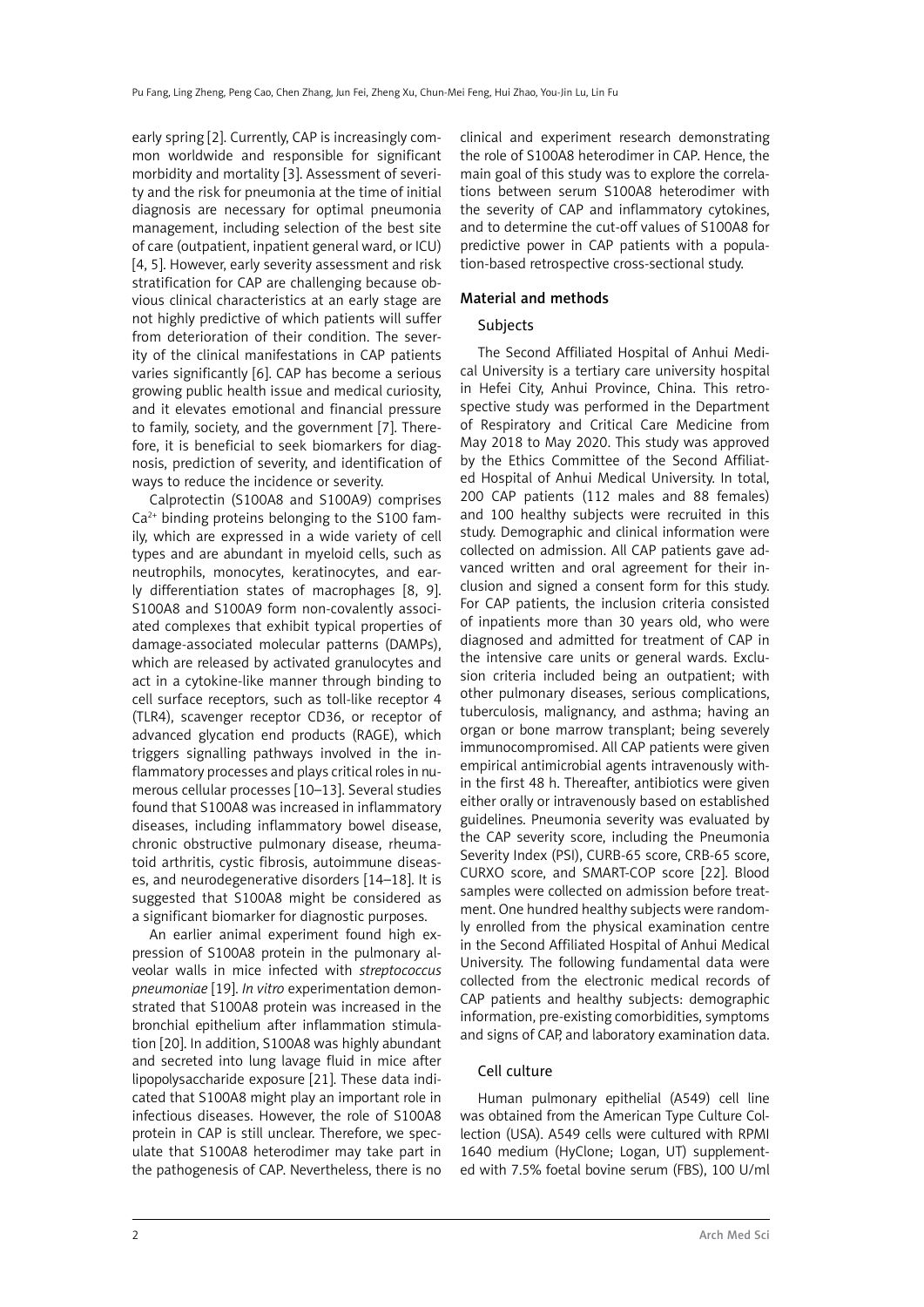penicillin, and 100 mg/ml streptomycin in a humidified chamber at 37°C with 5% CO<sub>2</sub>. Streptococcus *pneumoniae* was used for stimulations at a concentration of  $10<sup>7</sup>$  CFU/ml based on a previous study [23]. A549 cells were seeded into 25-cm $2$  culture dishes. When the cells were cultured to 50% density, all cells were incubated with *streptococcus pneumoniae* for 12 h. Cell supernatant were collected for enzyme-linked immunosorbent assay (ELISA). After 12 h, the cells were washed with chilled PBS three times and then harvested for real-time RT-PCR.

# Small interfering RNA (siRNA) transfection

Human S100A8 and scrambled siRNAs were obtained from the Gene Pharma Corp (Shanghai, China). The S100A8 siRNA sequences was as follows: (sense, 5′-GGUCACUACUGAGUGCCCUCA-GUUU-3′; antisense, 5′- AAACUGAGGGCACUCA-GUAGUGACC-3′). The RNA interference protocol was on the basis of a previous study [24]. Human S100A8-siRNA was transfected into cells using Lipofectamine 3000 according to the manufacturer's instructions (Invitrogen, Carlsbad, CA, United States). After 4-h incubation, the medium was replaced with fresh RPMI-1640 and the cells were incubated for another 48 h. After siRNA transfection for 48 h, *streptococcus pneumoniae* was continued to co-culture and A549 cells were harvested.

# Isolation of total RNA and real-time RT-PCR

Total RNA from human lung epithelial cells were extracted using TRI reagent followed by a cleaning step [25, 26]. The purified RNA was transcribed into cDNA using avian myeloid leukaemia virus reverse transcriptase (Promega) and analysed by real-time RT-PCR with a Light Cycler 480 SYBR Green I kit (Roche Diagnostics). The levels of mRNAs were calculated using the standard curve method and expressed as fold of control expression. Rn18S expression was used for the normalisation of each protein expression level for all samples.

# Enzyme-linked immunosorbent assay (ELISA)

S100A8 ELISA kits were prepared from Wuhan ColorfulGene Biological Technology Co., Ltd. CRP, TNF-α, IL-1β, and IL-6 ELISA kits were purchased from Cusabio, Wuhan, China ([https://www.cus](https://www.cusabio.com/)[abio.com/\)](https://www.cusabio.com/). All cytokines were detected on the basis of the manufacturer's instructions [27].

# Statistical analysis

All statistical analyses were performed using SPSS 19.0. Student's t tests,  $\chi^2$  tests, and Mann-Whitney *U* tests were used to compare the demographic characteristics of means, proportions, and medians, respectively. Linear regression analyses were used to examine the associations between S100A8 and pneumonia severity scores, inflammatory cytokines, and blood routine parameters. Moreover, logistical regression analyses were performed between serum S100A8 and CAP severity scores. Categorical variables were expressed with frequencies and percentages. Continuous variables were shown using median and mean values. Statistical significance was determined at *p <* 0.05.

# Results

# Demographic and clinical information

Altogether 200 CAP patients and 100 healthy subjects were rerolled in the Second Affiliated Hospital of Anhui Medical University. The demographic and clinical information was analysed between CAP patients and healthy subjects. As shown in Table I, no obvious difference in age, sex, body mass index (BMI), systolic pressure, and diastolic pressure was observed among the two groups. Moreover, the cases of comorbidities with hypertension, diabetes mellitus, interstitial pneumonia, chronic obstructive pulmonary disease, cor pulmonale, chronic kidney disease, and neurological disease were more common in CAP patients than in normal subjects. There was no difference in chronic liver disease, cardiovascular disease, and other diseases between two groups. Eighteen (9.0%) CAP patients died after hospitalisation. The average hospital stay was 10.0 days. In addition, pneumonia severity was evaluated using CAP severity score. Of 200 CAP patients, 82 (41.0%) severe patients were from the CAP cases (CURXO score), and the median PSI score, CURB-65 score, CRB-65 score, and SMART-COP score were 2.0, 1.0, 92.0, and 2.0, respectively.

# The levels of serum S100A8 heterodimer in control subjects and CAP patients

Serum S100A8 heterodimer was measured in CAP patients and control subjects. As shown in Figure 1 A, serum S100A8 was obviously increased in CAP patients compared with those in control subjects (69.23 pg/ml vs. 163.32 pg/ml). Also, serum S100A8 heterodimer was analysed among different grades of CAP patients. As shown in Figure 1 B, serum S100A8 heterodimer was increased in 0 score grade compared to those in 1–2 score grade and ≥ 3 score grade based on CRB-65 score. Serum S100A8 was higher in  $\geq$  3 score grade than those in 1–2 score grade. According to CURB-65 score, serum S100A8 heterodimer was gradually increased in parallel with CURB-65 score (Figure 1 C). Additionally, we found that serum S100A8 heterodimer was higher in severe CAP patients than in mild CAP patients (CURXO score) (Figure 1 D).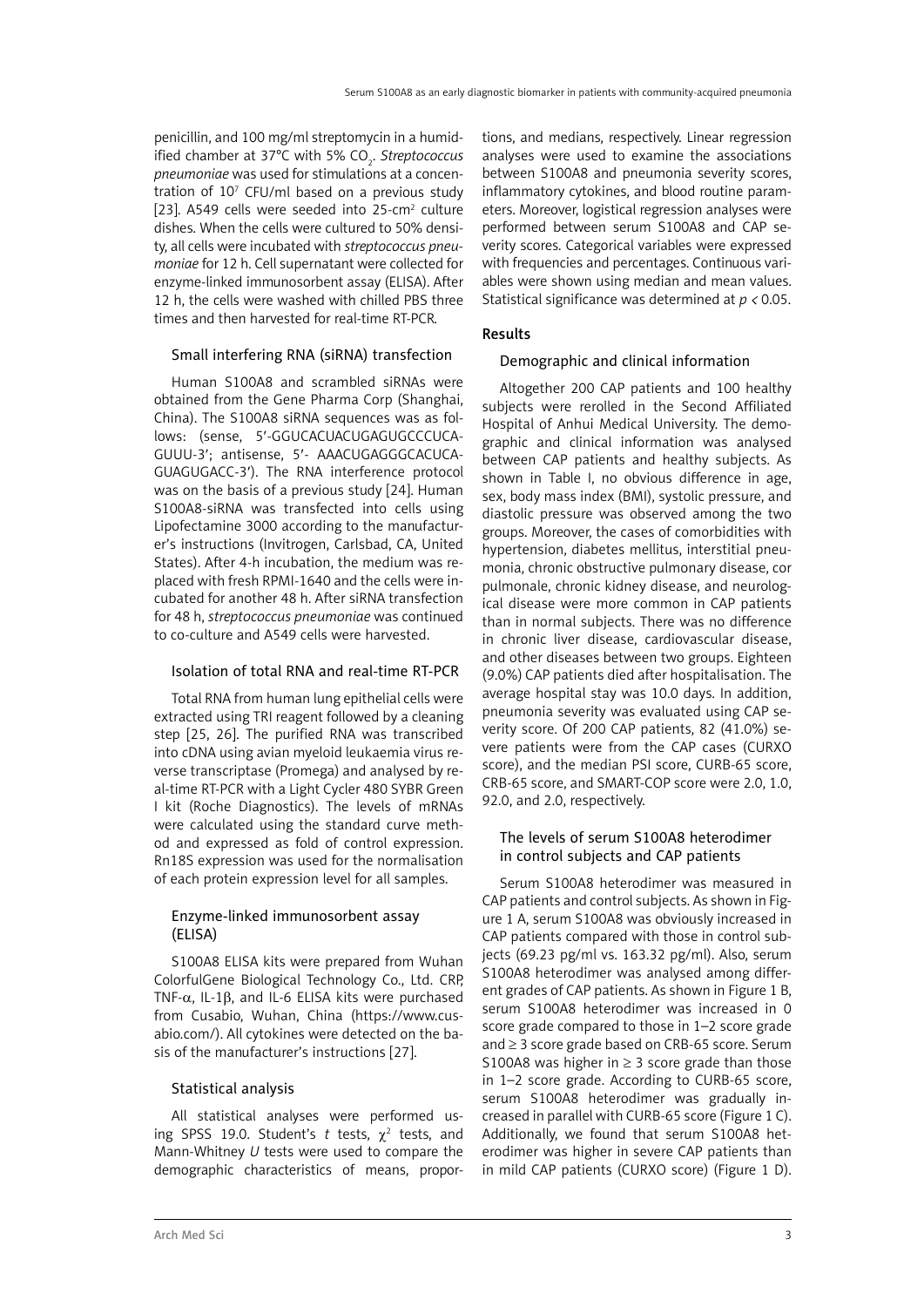Pu Fang, Ling Zheng, Peng Cao, Chen Zhang, Jun Fei, Zheng Xu, Chun-Mei Feng, Hui Zhao, You-Jin Lu, Lin Fu

| <b>Variables</b>           | $CAP (n = 200)$      | Control ( $n = 100$ ) | P-value |
|----------------------------|----------------------|-----------------------|---------|
| Age [years]                | 66.5 (56.5, 78.0)    | 62.0 (51.6, 73.8)     | 0.452   |
| Male, n (%)                | 112 (56.0)           | 108 (54.0)            | 0.321   |
| BMI                        | 22.6 (20.1, 25.6)    | 21.3 (19.2, 24.3)     | 0.221   |
| Systolic pressure [mm Hg]  | 122.5 (108.0, 135.0) | 120.1 (103.5, 139.5)  | 0.564   |
| Diastolic pressure [mm Hg] | 73.0 (66.3, 80.8)    | 78.0 (60.5, 84.6)     | 0.521   |
| Comorbidities, n (%):      |                      |                       |         |
| Hypertension               | 44 (22.0)            | 9(9.0)                | 0.005   |
| Diabetes mellitus          | 24 (12.0)            | $\Omega$              | < 0.001 |
| Interstitial pneumonia     | 18(9.0)              | $\mathbf 0$           | 0.002   |
| COPD                       | 12(6.0)              | $\mathbf{O}$          | 0.012   |
| Cor pulmonale              | 16(8.0)              | $\mathbf{O}$          | 0.004   |
| Chronic liver disease      | 20(10.0)             | 4(4.0)                | 0.071   |
| Chronic heart disease      | 6(3.0)               | 3(3.0)                | 1.000   |
| Chronic kidney disease     | 8(4.0)               | $\mathbf 0$           | 0.043   |
| Cardiovascular disease     | 21(10.5)             | 5(5.0)                | 0.110   |
| Neurological disease       | 10(5)                | $\mathbf 0$           | 0.023   |
| Other disease              | 31(15.5)             | 12 (12.0)             | 0.415   |
| Hospital stay [day]        | 10.0 (7.0, 17.0)     | N.A                   | N.A     |
| Mortality, n (%)           | 18(9.0)              | N.A                   | N.A     |
| CURB-65                    | 2.0(0, 3.0)          | N.A                   | N.A     |
| <b>CRB-65</b>              | 1.0(0, 2.0)          | N.A                   | N.A     |
| PSI                        | 92.0 (58.0, 128.0)   | N.A                   | N.A     |
| CURXO [Severe, n (%)]      | 82 (41.0)            | N.A                   | N.A     |
| SMART-COP                  | 2.0(0, 5.0)          | N.A                   | N.A     |

Table I. Demographic and biochemical characteristics of CAP patients and control subjects

Also, on the basis of SMART-COP score, serum S100A8 heterodimer in 0–2 score grade was lowest and in 7–8 score grade was highest, and serum S100A8 heterodimer in 5–6 score grade was higher than those in 0–2 score grade (Figure 1 E). In addition, serum S100A8 heterodimer was compared among different grades of CAP patients based on PSI score. As shown in Figure 1 F, serum S100A8 heterodimer was gradually elevated in parallel with PSI score.

# Associations of S100A8 heterodimer with disease severity, blood routine parameters, and inflammatory cytokines in CAP patients

The association between S100A8 heterodimer and disease severity was analysed among CAP patients. As shown in Table II, serum S100A8 heterodimer was positively and significantly associated with CURB-65 (*r* = 0.541, *p* < 0.001), CRB-65 (*r* = 0.598, *p <* 0.001), PSI (*r* = 0.611, *p* < 0.001), CURXO (*r* = 0.546, *p* < 0.001), and SMART-COP  $(r = 0.492, p < 0.001)$ . Moreover, the associations between serum S100A8 heterodimer and blood routine parameters were evaluated. There was no obvious association between serum S100A8 with neutrophil and platelet-lymphocyte ratio (PLR). Serum S100A8 heterodimer was weakly and positively associated with white blood cell (WBC) (*r* = 0.294, *p* = 0.003), NLR (neutrophil-lymphocyte ratio) (*r* = 0.319, *p* < 0.001), and monocyte-lymphocyte ratio (MON) (*r* = 0.223, *p* = 0.027). Additionally, the associations of serum S100A8 and inflammatory cytokines were calculated. As shown in Table II, serum S100A8 was positively and significantly associated with TNF- $\alpha$  ( $r = 0.396$ , *p* = 0.005), IL-1β (*r* = 0.310, *p* < 0.001), and CRP  $(r = 0.345, p = 0.027)$ . There was no significant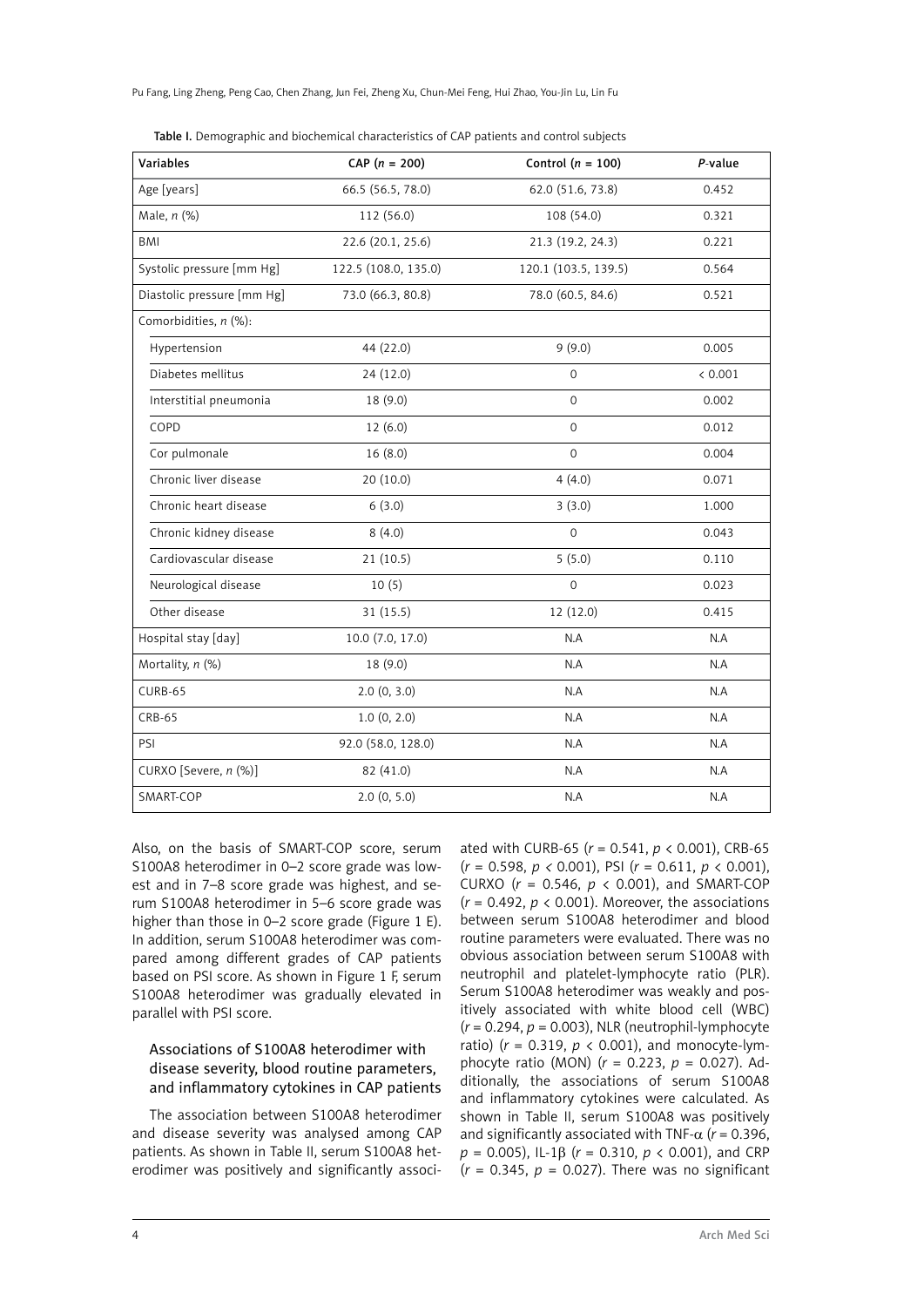

Figure 1. Serum S100A8 levels between CAP patients and control subjects. A - Serum S100A8 levels in CAP patients and normal subjects (*n* = 100 for normal subjects; *n* = 200 for CAP patients). B–F – Serum S100A8 levels in different grades of CAP severity. **B** – CRB-65 score. **C** – CURB-65 score. **D** – CURXO score. **E** – SMART-COP score. F – PSI score. All data were represented as mean ± SEM. \**P <* 0.05, \*\**p <* 0.01

association between serum S100A8 and IL-6 (*r* = 0.398,  $p = 0.055$ ). Furthermore, associations of serum S100A8 with CAP severity indices were analysed with univariate logistic regression among CAP patients. As shown in Table III, serum S100A8 level was evidently and positively associated with CURB-65 (β = 1.286; 95% CI: 1.050-1.786), CRB-65 ( $\beta$  = 1.345; 95% CI: 1.004-2.415), PSI (β = 1.245; 95% CI: 1.009–1.894), SMART-COP (β = 1.286; 95% CI: 1.050–1.786), and CURXO (β = 1.018; 95% CI: 1.007–1.030). In order to control confounders, associations of serum S100A8 with CAP severity score were furtherly analysed with multivariate logistic regression. However, there was no obvious association between serum S100A8 with CURB-65 and SMART-COP after adjustment for confounders (such as age, sex, BMI, and comorbidities). We found that serum S100A8 level was significantly and positively correlated with CRB-65 (β = 1.112; 95% CI: 1.001-1.421), PSI (β = 1.121; 95% CI: 1.004–1.415), and CURXO (β = 1.118; 95% CI: 1.012–1.321) (Table III).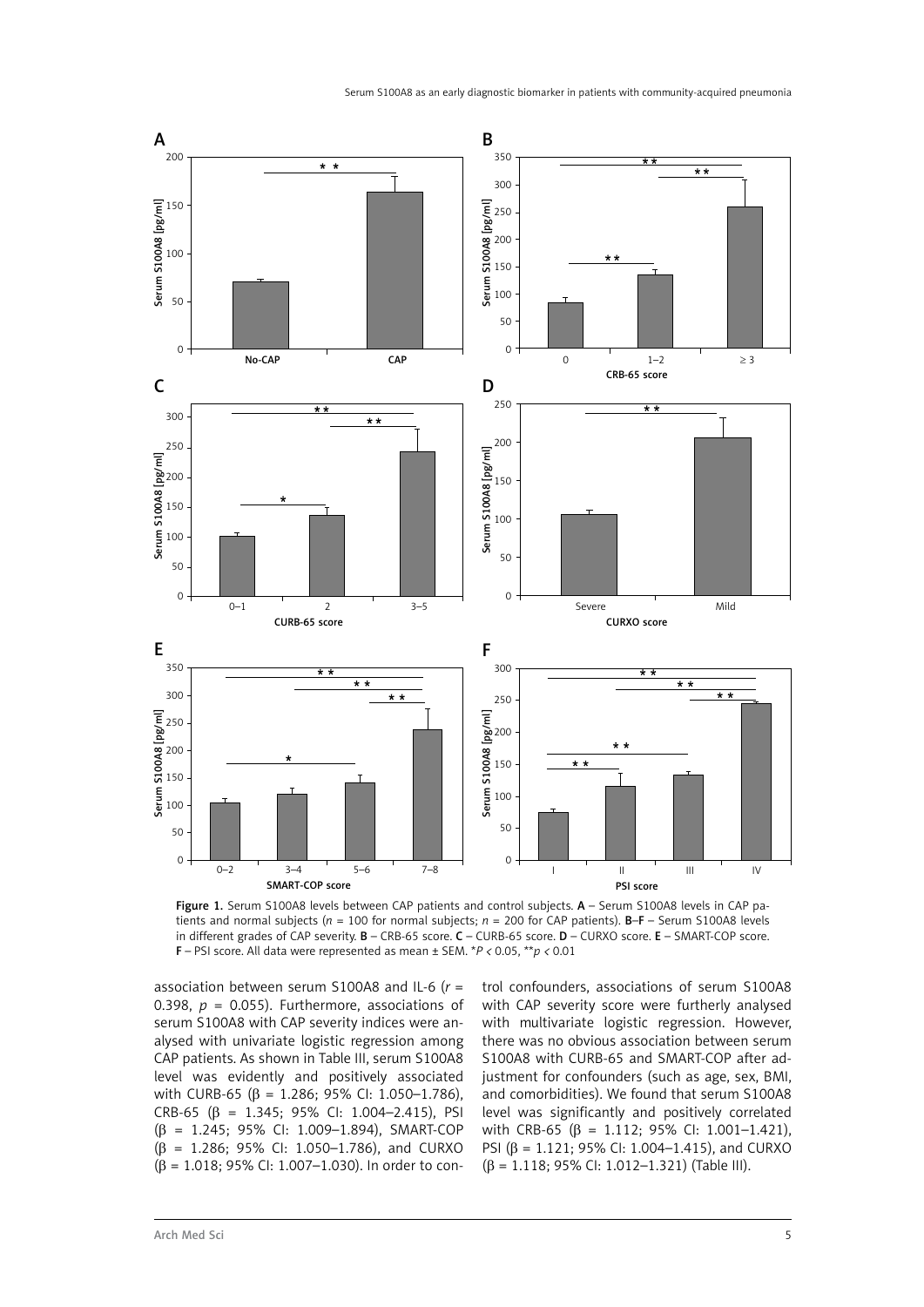Pu Fang, Ling Zheng, Peng Cao, Chen Zhang, Jun Fei, Zheng Xu, Chun-Mei Feng, Hui Zhao, You-Jin Lu, Lin Fu

| Severity score            |            | CURB-65       | CRB-65     | PSI        | <b>CURXO</b> | SMART-COP  |
|---------------------------|------------|---------------|------------|------------|--------------|------------|
|                           | r          | 0.541         | 0.598      | 0.611      | 0.546        | 0.492      |
|                           | $P$ -value | < 0.001       | & 0.001    | < 0.001    | < 0.001      | < 0.001    |
| <b>Blood routine</b>      |            | <b>WBC</b>    | Neutrophil | <b>NLR</b> | <b>MON</b>   | <b>PLR</b> |
|                           | r          | 0.294         | 0.156      | 0.319      | 0.223        | $-0.028$   |
|                           | $P$ -value | 0.003         | 0.126      | < 0.001    | 0.027        | 0.784      |
| Inflammatory<br>cytokines |            | TNF- $\alpha$ | $IL - 1B$  | <b>CRP</b> | $IL-6$       |            |
|                           | r          | 0.396         | 0.310      | 0.345      | 0.398        |            |
|                           | $P$ -value | 0.005         | & 0.001    | 0.002      | 0.055        |            |

Table II. Correlations between serum S100A8 and other parameters

Table III. Associations between serum S100A8 with CAP severity scores among CAP patients

| Variables | Univariable (95% CI) | P-value | Multivariable (95% CI)* | P-value |
|-----------|----------------------|---------|-------------------------|---------|
| CURB-65   | 1.286 (1.050, 1.786) | 0.003   | 1.007 (0.993, 1.022)    | 0.312   |
| CRB-65    | 1.345 (1.004, 2.415) | 0.001   | 1.112 (1.001, 1.421)    | 0.040   |
| PSI       | 1.245 (1.009, 1.894) | 0.001   | 1.121(1.004, 1.415)     | 0.031   |
| SMART-COP | 1.286 (1.050, 1.786) | 0.003   | 1.017 (0.998, 1.035)    | 0.085   |
| CURXO     | 1.018 (1.007, 1.030) | 0.001   | 1.118 (1.012, 1.321)    | 0.038   |

*Dependent variables: S100A8. Independent variable: CURB-65, CRB-65, PSI, SMART-COP, CURXO. \*Adjusted for age, sex, BMI, and comorbidities.*

### ROC curves and cut-off point analysis for serum S100A8

Based on the data shown so far, an evaluation of the predictive capacity of serum S100A8 was performed by receiver operating characteristic area under the curve (AUC) analysis. As shown in Figure 2 A, the AUC of serum S100A8 for the prediction of CAP was 0.855 (95% CI: 0.791–0.919). A numerical threshold set at 86.89 pg/ml to minimise the risk of false-negative diagnosis allowed the identification of CAP with 74% sensitivity and 87% specificity. Moreover, the AUC of serum S100A8 for the prediction of severity was analysed among CAP patients. As shown in Figure 2 B, the AUCs were as follows: S100A8, 0.893 (95% CI: 0.743– 0.904); CURB-65, 0.894 (95% CI: 0.832–0.954); CRB-65, 0.886 (95% CI: 0.823–0.950); PSI, 0.939 (95% CI: 0.891–0.987); SMART-COP, 0.965 (95% CI: 0.932–0.998); CURXO, 0.880 (0.810– 0.851). In addition, the optimal cut-off value of S100A8 for CAP was 158.32 pg/ml, with a specificity of 78% and sensitivity of 82% (Figure 2 B). In order to further rank the predictive capacity of different markers, the machine learning algorithm and bootstrap method were performed. As shown in Figure 2 C, we found that the order of rank for different markers were SMART-COP, PSI, CURB-65, S100A8, CRB-65, and CURXO from low to high. Moreover, the predictive capacity of different

markers was again tested in a different sample population. The result was similar with the machine learning algorithm (data not shown).

# *S100A8* knockdown alleviated *streptococcus pneumoniae* infection-evoked inflammatory cytokines in human pulmonary epithelial cells

To further explore the possible mechanism of S1008A elevation in CAP patients, A549 cells were transfected with *S100A8* siRNA and then exposed to *streptococcus pneumoniae* to observe whether *S100A8* knockdown attenuates *streptococcus pneumoniae* infection-evoked inflammatory cytokines in human pulmonary epithelial cells. As expected, transfection with *S100A8* siRNA obviously decreased *S100A8* mRNA in A549 cells (Figure 3 A). These results indicated that *S100A8* siRNA transfection significantly and effectively knocked down S100A8 expression in A549 cells. Next, S100A8 and inflammatory cytokines were determined after *streptococcus pneumoniae* exposure in A549 cells. *S100A8* mRNA and supernatant S100A8 levels were all increased after *streptococcus pneumoniae* exposure in A549 cells (Figures 3 A, B). Interestingly, transfection with S100A8 siRNA obviously alleviated *streptococcus pneumoniae*-induced upregulation of *S100A8* mRNA in A549 cells (Figures 3 A, B). Moreover, mR-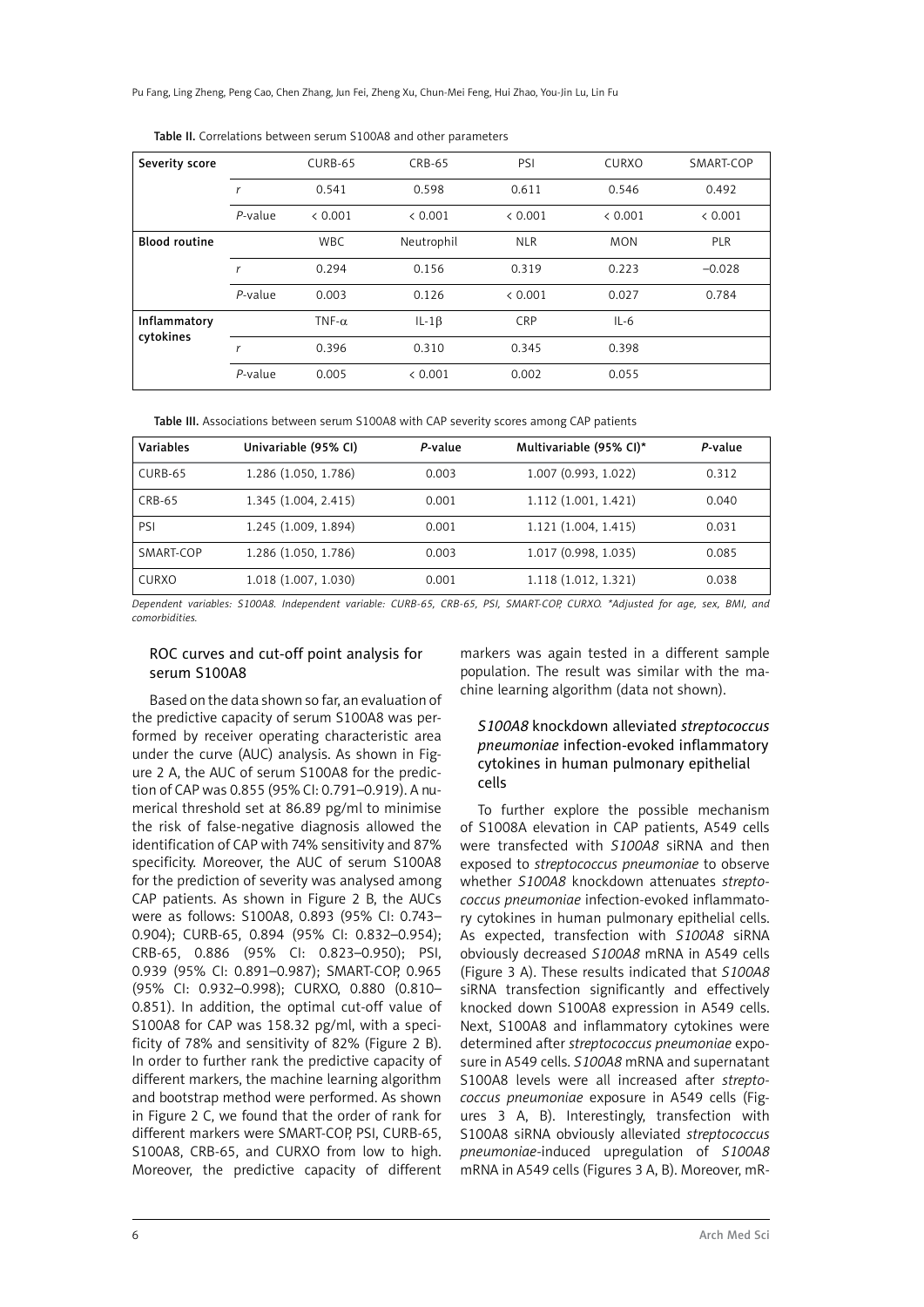

NAs of inflammatory cytokines (*IL-1*β*, CRP, TNF*α, and *IL-6*) were elevated in A549 cells after *streptococcus pneumoniae* infection (Figures 3 C–F). Even more impressively, pretreatment with *S100A8* siRNA transfection dramatically mitigated *streptococcus pneumoniae* infection-induced elevation of inflammatory cytokines (Figures 3 C–F).

# Discussion

As far as we know, this was the first epidemiological and laboratory study to investigate the association of serum S100A8 and the severity among CAP patients. The major findings of this study include the following: (1) Serum S100A8 heterodimer is increased in CAP patients on admission; (2) Serum S100A8 heterodimer is positively associated with CAP severity scores; and (3) *S100A8* knockdown attenuates *streptococcus pneumoniae* infection-evoked inflammatory cytokines in human lung epithelial cells.



Figure 2. Receiver operating characteristic curves for different predictive biomarkers on admission. A – ROC curve was used to evaluate the diagnostic value of serum S100A8 for CAP. B – ROC curve was used to evaluate the diagnostic value of different predictive biomarkers (S100A8, CRB-65, CURB-65, CURXO, SMART-COP, and PSI) for the severity of CAP.  $C$  – The rank of different biomarkers was analysed using the machine learning algorithm and bootstrap method

A previous in vivo study found that S100A8 was highly expressed in the pulmonary alveolar walls in mice infected with *streptococcus pneumoniae*  [19]. *In vitro* experimentation demonstrated that S100A8 protein was increased in the bronchial epithelium after inflammation exposure [20]. In addition, S100A8 was secreted into lung lavage fluid in mice after lipopolysaccharide stimulation [21]. However, there are limited clinical studies exploring the role of S100A8 in CAP patients. In the present research, we found that serum S100A8 heterodimer was increased in CAP patients compared with control subjects. According to the CAP severity indices, serum S100A8 heterodimer gradually increased in parallel with the severity of CAP. Also, there were positive correlations between serum S100A8 heterodimer and the CAP severity scores. Logistical regression analysis further confirmed that serum S100A8 heterodimer was positively associated with CRB-65 score, PSI score, and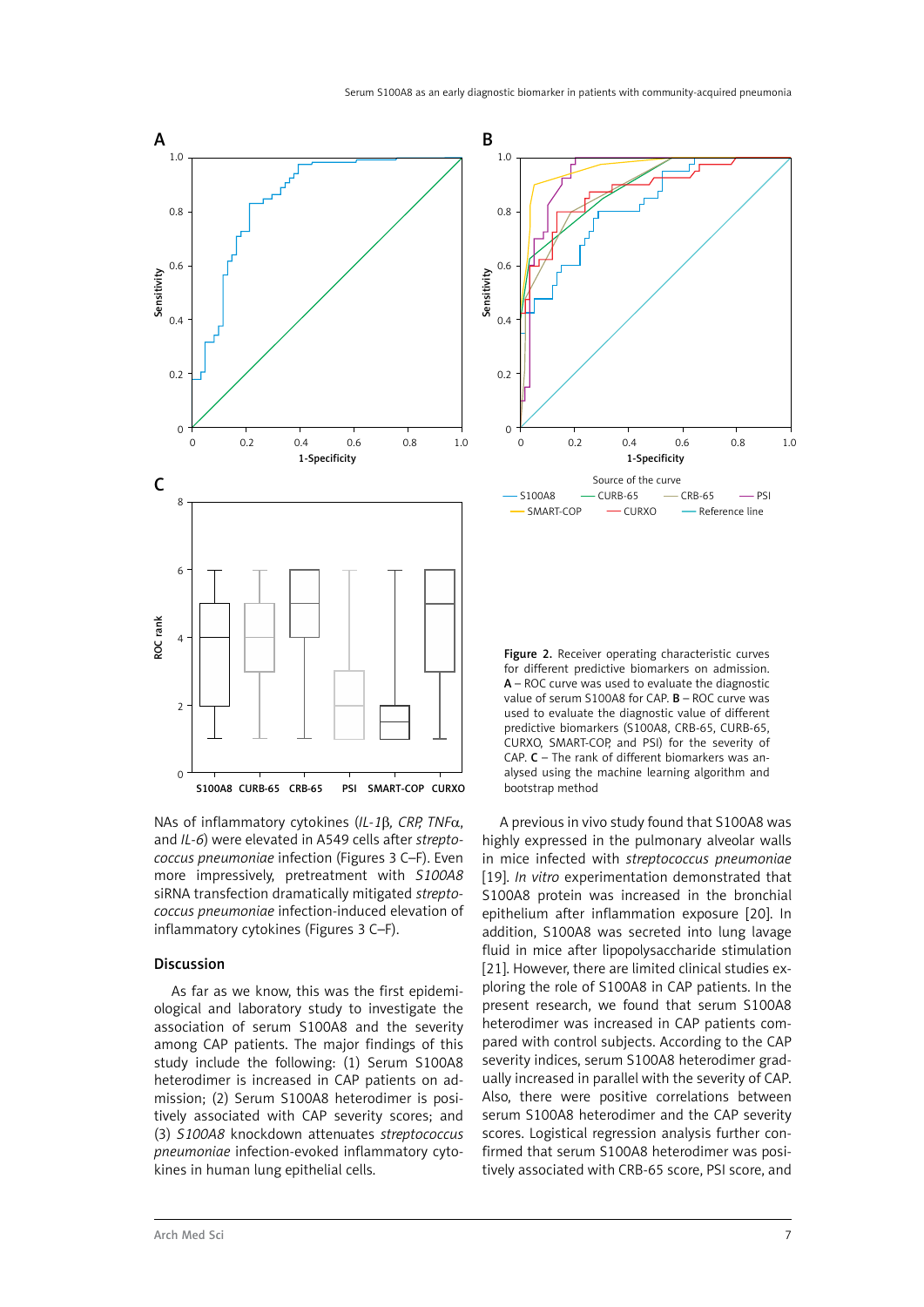

Figure 3. The levels of S100A8 and inflammatory cytokines after *streptococcus pneumoniae* infection in A549 cells. A – S100A8 mRNA was detected using RT-PCR after *streptococcus pneumoniae* (*S.P.*) infection in A549 cells. B – Supernatant S100A8 level was measured using ELISA after *S.P.* infection in A549 cells. C–F – The mRNAs of inflammatory cytokines were detected using RT-PCR after *S.P.* infection in A549 cells. C – *IL-1*β. D – *CRP*. E – *TNF-*α. **F** – *IL-6*. All data were represented as mean  $\pm$  SEM of six samples ( $n = 6$ ). \**P* < 0.05, \*\* $p \le 0.01$ 

CURXO score. These results indicate that serum S100A8 heterodimer was positively associated with the severity of CAP.

More and more studies have found that inflammation reaction participates in the pathogenesis of CAP patients. C-reactive protein (CRP) and many pro-inflammatory cytokines (interleukin-1β (IL-1 $\beta$ ), tumour necrosis factor- $\alpha$  (TNF- $\alpha$ ), and interleukin-6 (IL-6)) were increased in CAP patients [28–30]. Inflammatory cytokines were positively

associated with the severity among CAP patients [31]. Serum S100A8 was positively associated with several pro-inflammatory cytokines in inflammatory diseases [32, 33]. However, the associations between serum S100A8 and inflammatory cytokines remained unclear among CAP patients. The present study analysed the associations of serum S100A8 with inflammatory cytokines in CAP patients. These results indicated that serum S100A8 heterodimer was positively associated with TNF- $\alpha$ , IL-1 $\beta$ , and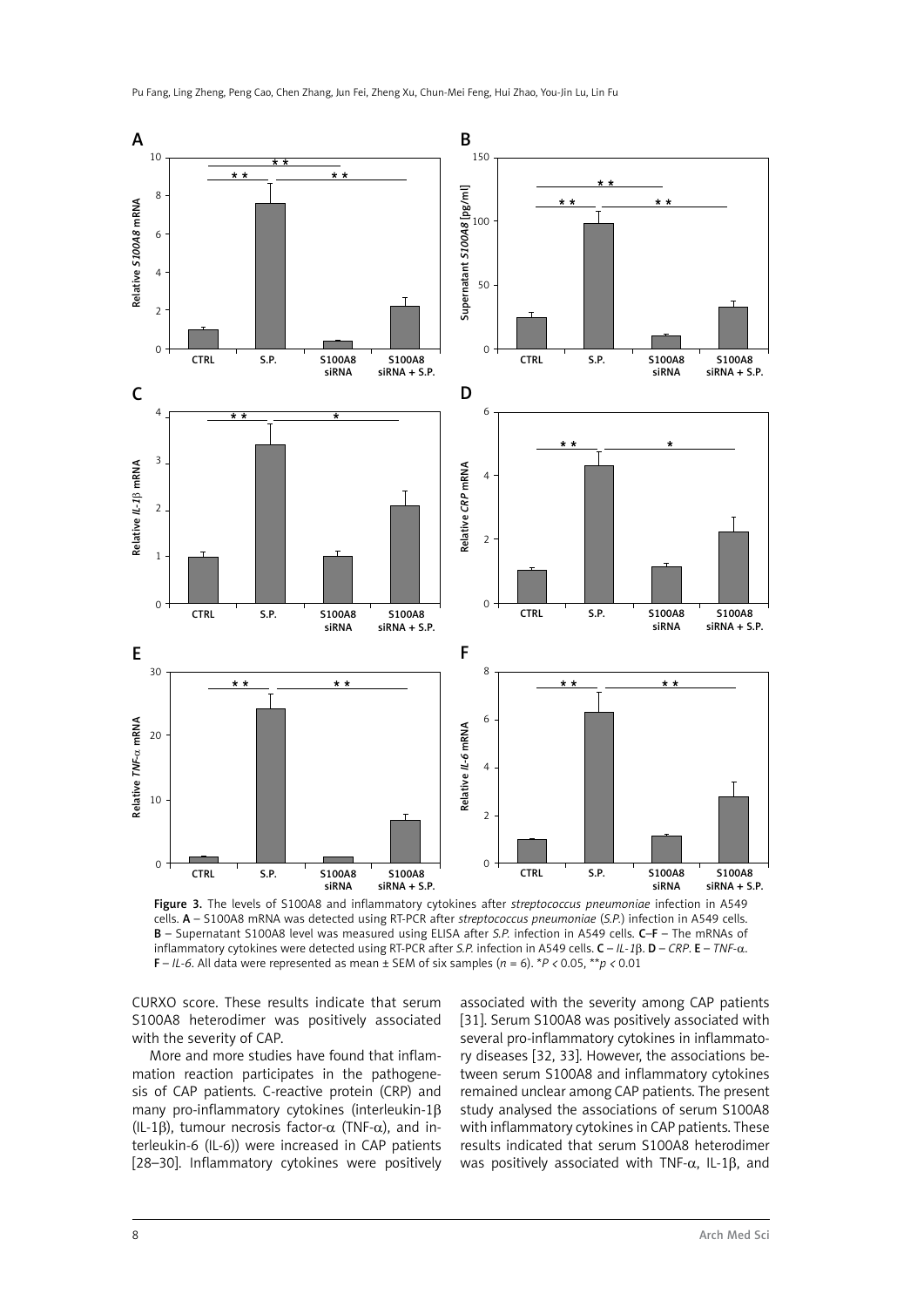CRP. Moreover, a study found that blood routine parameters can be used as indicators for CAP [33]. This study analysed the correlations between serum S100A8 heterodimer and blood routine parameters in CAP patients. We found that there was a weakly positive correlation between serum S100A8 heterodimer with white blood cell, neutrophil-lymphocyte ratio, and monocyte-lymphocyte ratio. These results suggest that serum S100A8 heterodimer could be a diagnostic biomarker for CAP.

A productive relationship between serum S100A8 heterodimer and the CAP severity score indicated that it is a potential predictive biomarker in CAP patients. In the present research, we analysed the predictive power by performing a sensitivity/specificity analysis with ROC curve test. The AUC values always represent the predictive quality. The optimal cut-off value of S100A8 for CAP was 0.225, with a specificity of 81.6% and sensitivity of 82.5%. Moreover, we analysed the predictive power for CAP severity S100A8 and the CAP severity score. The results demonstrated that the predictive power was similar between serum S100A8 and CURB-65 score. S100A8 may have better predictive power than CRB-65 and CURXO scores. The machine learning algorithm and bootstrap method further supported our results. Furthermore, we found that the predictive capacity of S100A8 is better than many known biomarkers through a literature review [33, 34]. Serum S100A8 is more easily detected and obtained than pneumonia severity scores in some cases. Therefore, serum S100A8 heterodimer may have an advantage over CAP severity scores in diagnosing CAP. Consequently, these results imply that serum S100A8 heterodimer can be used as a better diagnostic biomarker in CAP patients.

Despite constant efforts to develop the association of S1008A with CAP and to ascertain the molecular mechanism leading to the pathophysiology of CAP, much remains unknown. Mounting evidence suggests that S100A8 exhibits typical properties of DAMPs, which is released through activating granulocytes, and acts in a cytokine-like manner through binding to cell surface receptors, such as TLR4, CD36, or RAGE. S100A8 can activate several inflammatory signalling pathways and plays critical roles in numerous cellular processes [10–13]. In the inflammatory environment, S100A8 is released and modulates the inflammatory response by stimulating leukocyte recruitment and evoking cytokine secretion. The release of S100A8 can elevate multiple cytokines in inflammatory cells to sustain and exacerbate inflammation [35, 36]. Earlier research found that S100A8 release induced MyD88 translocation and activated NF-κB signalling, resulting in TNF- $α$  secretion in phagocytes [37]. Elevated inflammatory host responses result in an unfavourable outcome

by driving lung failure and pneumonia. Moreover, our results found that *S100A8* knockdown alleviated *streptococcus pneumoniae* infection*-*evoked inflammatory cytokines in human pulmonary epithelial cells. So, we speculate that *streptococcus pneumoniae* infection induces CAP, partially through S100A8-mediated inflammatory reaction.

In brief, this research found that S100A8 may take part in the development and progression of CAP. These findings may further promote better understanding of the pathogenesis of CAP, and may further the search for potential diagnostic biomarkers for CAP. Nevertheless, there are some flaws in this study. Firstly, this was only a cross-sectional study and in vitro experiment; the causal link between S100A8 heterodimer and CAP patients is needed to demonstrate using further longitudinal studies and animal experiments in the future research. Secondly, this was a single-centre and small-sample study; a larger sample size from multicentre survey is needed in the next work. Thirdly, the mechanism of S100A8-evoked CAP was not clear, more laboratory research is needed in the future. Fourthly, S100A8 heterodimer was only measured in the serum; the levels of S100A8 in sputum and bronchoalveolar lavage fluid are uncharted among CAP patients.

In conclusion, serum S100A8 heterodimer is increased in CAP patients at an early stage. Serum S100A8 heterodimer is positively correlated with the severity of CAP at an early stage. *S100A8* knockdown alleviates *streptococcus pneumoniae*evoked inflammatory cytokines in the pulmonary epithelial cells, indicating that S100A8 heterodimer may take part in the development and progression of CAP. Consequently, S100A8 heterodimer can be used as an early serum diagnostic biomarker and potentially therapeutic target for CAP in future clinical practice.

# Acknowledgments

Pu Fang and Ling Zheng contributed equally to this work.

This study was supported by National Natural Science Foundation Incubation Program of the Second Affiliated Hospital of Anhui Medical University (grant number: 2019GQFY06).

We greatly appreciate all doctors and nurses of respiratory and critical care medicine in the Respiratory and Critical Care Medicine, the Second Affiliated Hospital of Anhui Medical University for recruiting participators. Moreover, we thank all patients and their families who participated in this research.

# Conflict of interest

The authors declare no conflict of interest.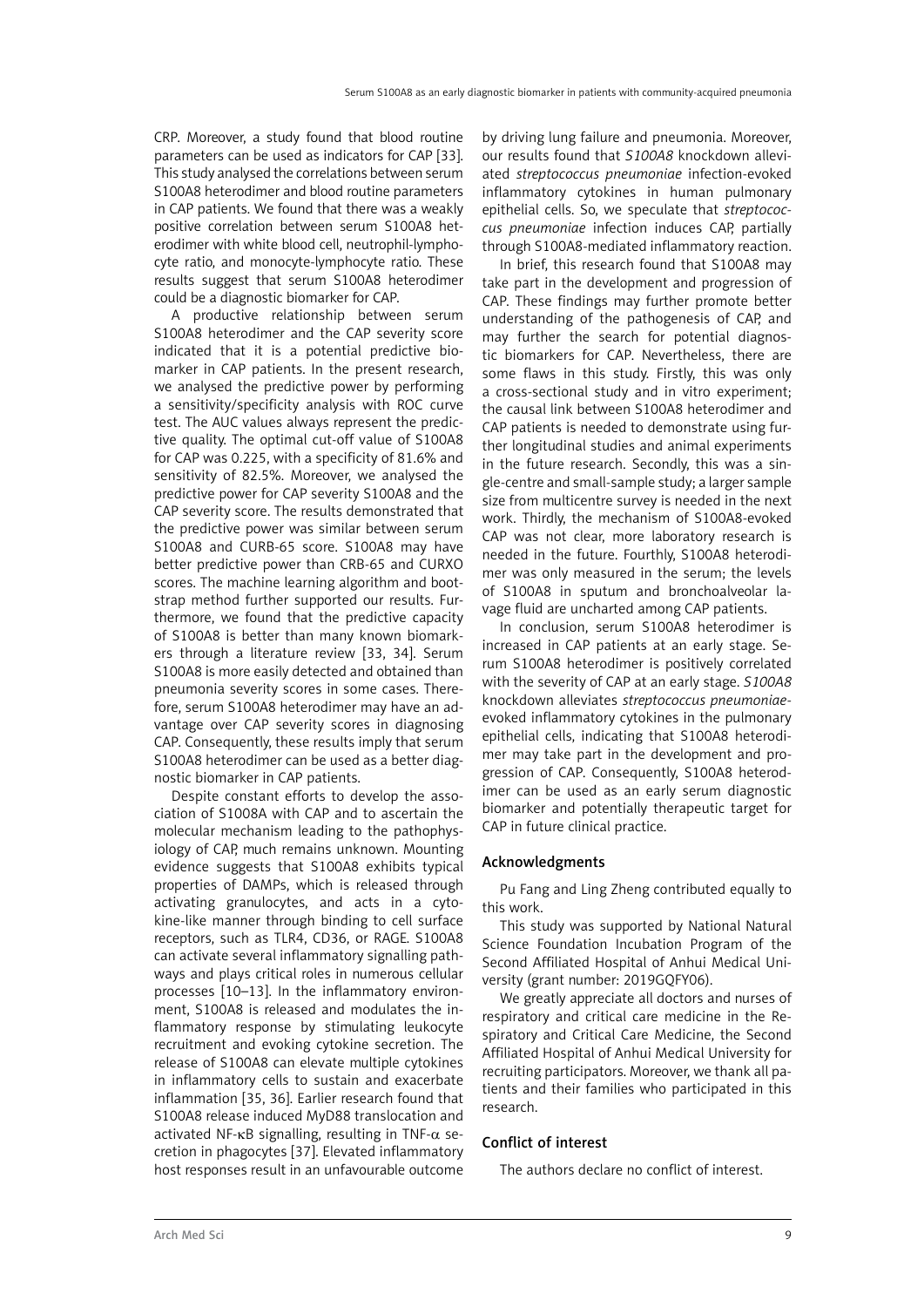Pu Fang, Ling Zheng, Peng Cao, Chen Zhang, Jun Fei, Zheng Xu, Chun-Mei Feng, Hui Zhao, You-Jin Lu, Lin Fu

#### References

- 1. Esposito S, Cohen R, Domingo JD, et al. Antibiotic therapy for pediatric community-acquired pneumonia: do we know when, what and for how long to treat? Pediatr Infect Dis J 2012; 31: e78-85.
- 2. Chong CP, Street PR. Pneumonia in the elderly: a review of the epidemiology, pathogenesis, microbiology, and clinical features. South Med J 2008; 101: 1141-79.
- 3. Wunderink RG, Waterer GW. Community-acquired pneumonia. N Engl J Med 2014; 370: 1861-3.
- 4. Sahin F, Yıldız P. Distinctive biochemical changes in pulmonary tuberculosis and pneumonia. Arch Med Sci 2013; 9: 656-61.
- 5. Ewig S, Torres A, Woodhead M. Assessment of pneumonia severity: a European perspective. Eur Respir J 2006;  $27.6 - 8$
- 6. Gowin E, Wysocki J, Avonts D, Januszkiewicz-Lewandowska D, Michalak M. Usefulness of inflammatory biomarkers in discriminating between bacterial and aseptic meningitis in hospitalized children from a population with low vaccination coverage. Arch Med Sci 2016; 12: 408-14.
- 7. Wilson KC, Schünemann HJ. An appraisal of the evidence underlying performance measures for community-acquired pneumonia. Am J Respir Crit Care Med 2011; 183: 1454-62.
- 8. Stawczyk-Eder K, Eder P, Lykowska-Szuber L, et al. Is faecal calprotectin equally useful in all Crohn's disease locations? A prospective, comparative study. Arch Med Sci 2015; 11: 353-61.
- 9. Cypers H, Varkas G, Beeckman S, et al. Elevated calprotectin levels reveal bowel inflammation in spondyloarthritis. Ann Rheum Dis 2016; 75: 1357-62.
- 10. Koy M, Hambruch N, Hussen J, Pfarrer C, Seyfert HM, Schuberth HJ. Recombinant bovine S100A8 and A9 enhance IL-1beta secretion of interferon-gamma primed monocytes. Vet Immunol Immunopathol 2013; 155: 162-70.
- 11. Loser K, Vogl T, Voskort M, et al. The Toll-like receptor 4 ligands Mrp8 and Mrp14 are crucial in the development of autoreactive CD8+ T cells. Nat Med 2010; 16: 713-7.
- 12. Wang Y, Fang C, Gao H, et al. Platelet-derived S100 family member myeloid-related protein-14 regulates thrombosis. J Clin Invest 2014; 124: 2160-71.
- 13. Boyd JH, Kan B, Roberts H, Wang Y, Walley KR. S100A8 and S100A9 mediate endotoxin-induced cardiomyocyte dysfunction via the receptor for advanced glycation end products. Circ Res 2008; 102: 1239-46.
- 14. Ruan G, Xu J, Wang K, et al. Associations between serum S100A8/S100A9 and knee symptoms, joint structures and cartilage enzymes in patients with knee osteoarthritis. Osteoarthritis Cartilage 2019; 27: 99-105.
- 15. Nistala K, Varsani H, Wittkowski H, et al. Myeloid related protein induces muscle derived inflammatory mediators in juvenile dermatomyositis. Arthritis Res Ther 2013; 15: R131.
- 16. Azramezani Kopi T, Amini Kadijani A, Parsian H, et al. The value of mRNA expression of S100A8 and S100A9 as blood-based biomarkers of inflammatory bowel disease. Arab J Gastroenterol 2019; 20: 135-40.
- 17. Huang X, Tan X, Liang Y, et al. Differential DAMP release was observed in the sputum of COPD, asthma and asthma-COPD overlap (ACO) patients. Sci Rep 2019; 9: 19241.
- 18. Horvath I, Iashchishyn IA, Moskalenko RA, et al. Co-aggregation of pro-inflammatory S100A9 with alpha-synuclein in Parkinson's disease: ex vivo and in vitro studies. J Neuroinflammation 2018; 15: 172.
- 19. Raquil MA, Anceriz N, Rouleau P, Tessier PA. Blockade of antimicrobial proteins S100A8 and S100A9 inhibits phagocyte migration to the alveoli in streptococcal pneumonia. J Immunol 2008; 180: 3366-74.
- 20. Henke MO, Renner A, Rubin BK, Gyves JI, Lorenz E, Koo JS. Up-regulation of S100A8 and S100A9 protein in bronchial epithelial cells by lipopolysaccharide. Exp Lung Res 2006; 32: 331-47.
- 21. Bozinovski S, Cross M, Vlahos R, et al. S100A8 chemotactic protein is abundantly increased, but only a minor contributor to LPS-induced, steroid resistant neutrophilic lung inflammation in vivo. J Proteome Res 2005; 4: 136-45.
- 22. Froes F. PSI, CURB-65, SMART-COP or SCAP? And the winner is... SMART DOCTORS. Rev Port Pneumol 2013; 19: 243-4.
- 23. Maier BB, Hladik A, Lakovits K, et al. Type I interferon promotes alveolar epithelial type II cell survival during pulmonary Streptococcus pneumoniae infection and sterile lung injury in mice. Eur J Immunol 2016; 46: 2175-86.
- 24. Fu L, Chen YH, Bo QL, et al. Lipopolysaccharide downregulates 11 beta-hydroxysteroid dehydrogenase 2 expression through inhibiting peroxisome proliferator-activated receptor-gamma in placental trophoblasts. J Immunol 2019; 203: 1198-207.
- 25. Fu L, Chen YH, Xu S, et al. Oral cholecalciferol supplementation alleviates lipopolysaccharide-induced preterm delivery partially through regulating placental steroid hormones and prostaglandins in mice. Int Immunopharmacol 2019; 69: 235-44.
- 26. Liu H, Liu J, Zhao G. Long non-coding RNA HOTAIR regulates proliferation, migration and invasion of human cervical cancer cells by modulating expression of MAPK1. Arch Med Sci 2019; 16: 1158-65.
- 27. Fei J, Fu L, Cao W, Hu B, Zhao H, Li JB. Low vitamin D status is associated with epithelial-mesenchymal transition in patients with chronic obstructive pulmonary disease. J Immunol 2019; 203: 1428-35.
- 28. Loughran AJ, Orihuela CJ, Tuomanen EI. Streptococcus pneumoniae: invasion and Inflammation. Microbiol Spectr 2019; 7: 10.1128/microbiolspec.GPP3-0004-2018.
- 29. Feldman C, Anderson R. Community-acquired pneumonia: pathogenesis of acute cardiac events and potential adjunctive therapies. Chest 2015; 148: 523-32.
- 30. Torres A, Ramirez P, Montull B, Menéndez R. Biomarkers and community-acquired pneumonia: tailoring management with biological data. Semin Respir Crit Care Med 2012; 33: 266-71.
- 31. Briel M, Spoorenberg SMC, Snijders D, et al. Corticosteroids in patients hospitalized with community-acquired pneumonia: systematic review and individual patient data metaanalysis. Clin Infect Dis 2018; 66: 346-54.
- 32. Huang SJ, Ding ZN, Xiang HX, Fu L, Fei J. Association between serum S100A8/S100A9 heterodimer and pulmonary function in patients with acute exacerbation of chronic obstructive pulmonary disease. Lung 2020; 198: 645-52.
- 33. Życzkowski M, Rajwa P, Burzyński B, et al. Neutrophil-to-mean platelet volume ratio as a new predictor for overall and cancer-specific survival in patients with localized clear cell renal cell carcinoma. Arch Med Sci 2019; 16: 1072-7.
- 34. Uhel F, Scicluna BP, van Vught LA, et al. Matrix metalloproteinase-8: a useful biomarker to refine the diagnosis of community-acquired pneumonia upon intensive care unit admission? Crit Care 2019; 23: 226.